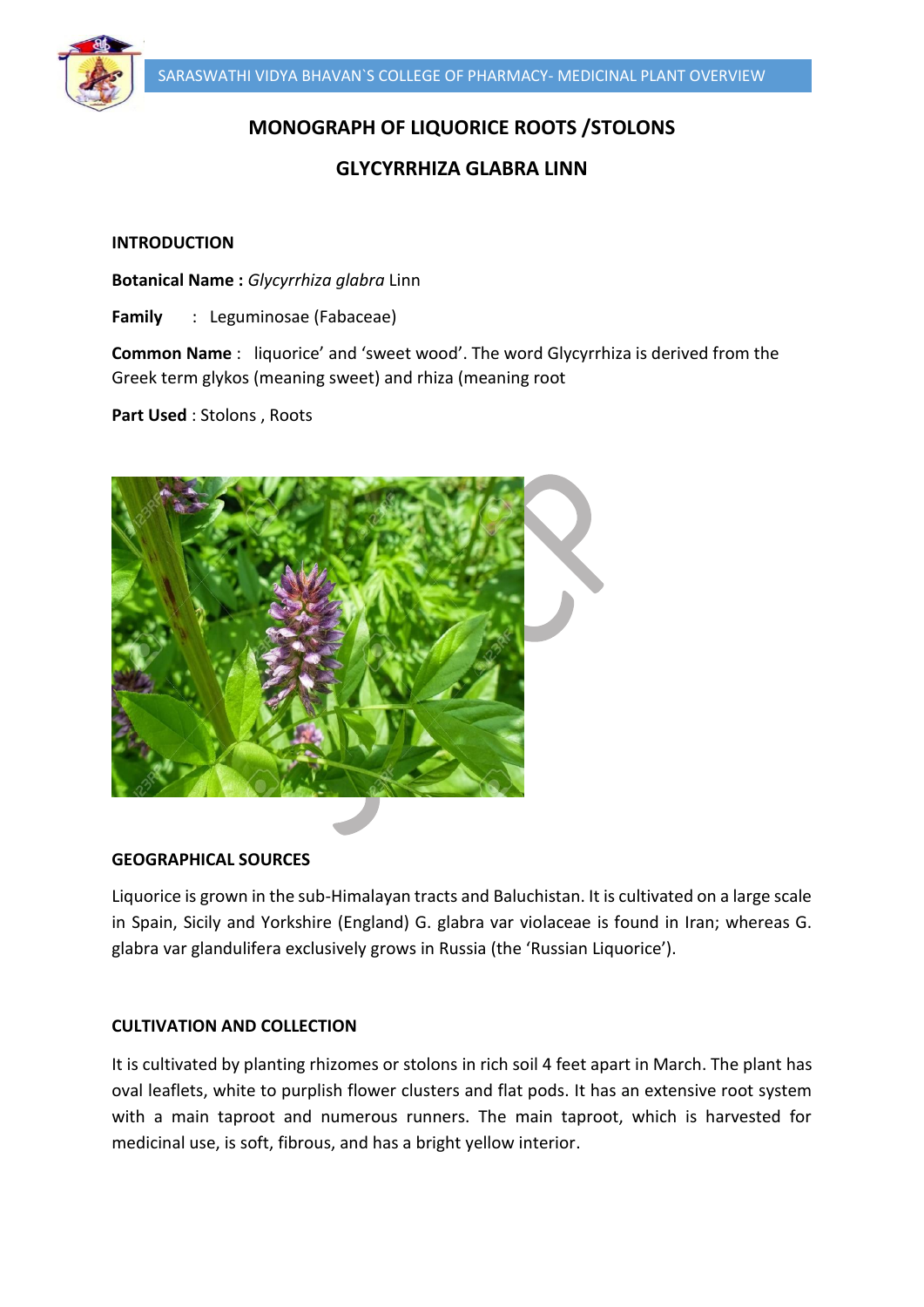

The roots are harvested after 3 to 4 years from its plantation particularly from all such plants that have not yet borne the fruits, thereby ascertaining maximum sweetness of the sap. The drug is first dried under the sun and subsequently under the shade till it loses almost 50% of its initial weight.

## **DESCRIPTION :**

## **MACROSCOPICAL CHARACTERS**

- **Condition:** Dry, occurs in the peeled or unpeeled form.
- **Shape:** Cylindrical.
- **Surface (Outer):**Yellowish brown with longitudinal wrinkles (unpeeled); peeled ones are yellow coloured with fine longitudinal ridges.
- **Fracture:** Coarsely fibrous and splintery
- **Odour and Taste::** Characteristics and Sweet



 **Fig : Morphology of Liquorice roots**

## **MICROSCOPY:**

## **Periderm:**

- Phellem (cork): tabular cells, outer layers are filled with reddish brown contents and inner few are colourless.
- Phellogen: Indistinct
- Phelloderm: 3-5 layered, immediately below cork, parenchymatous cells whose corners thickened with cellulose (collenchymatous); some cells contain prism of calcium oxalate and minute starch grain.

## **Secondary phloem:**

 Numerous concentrically arranged bundles of phloem fibres each bundle is surrounded by a parenchymatous sheath whose cells contain prisms of calcium oxalate.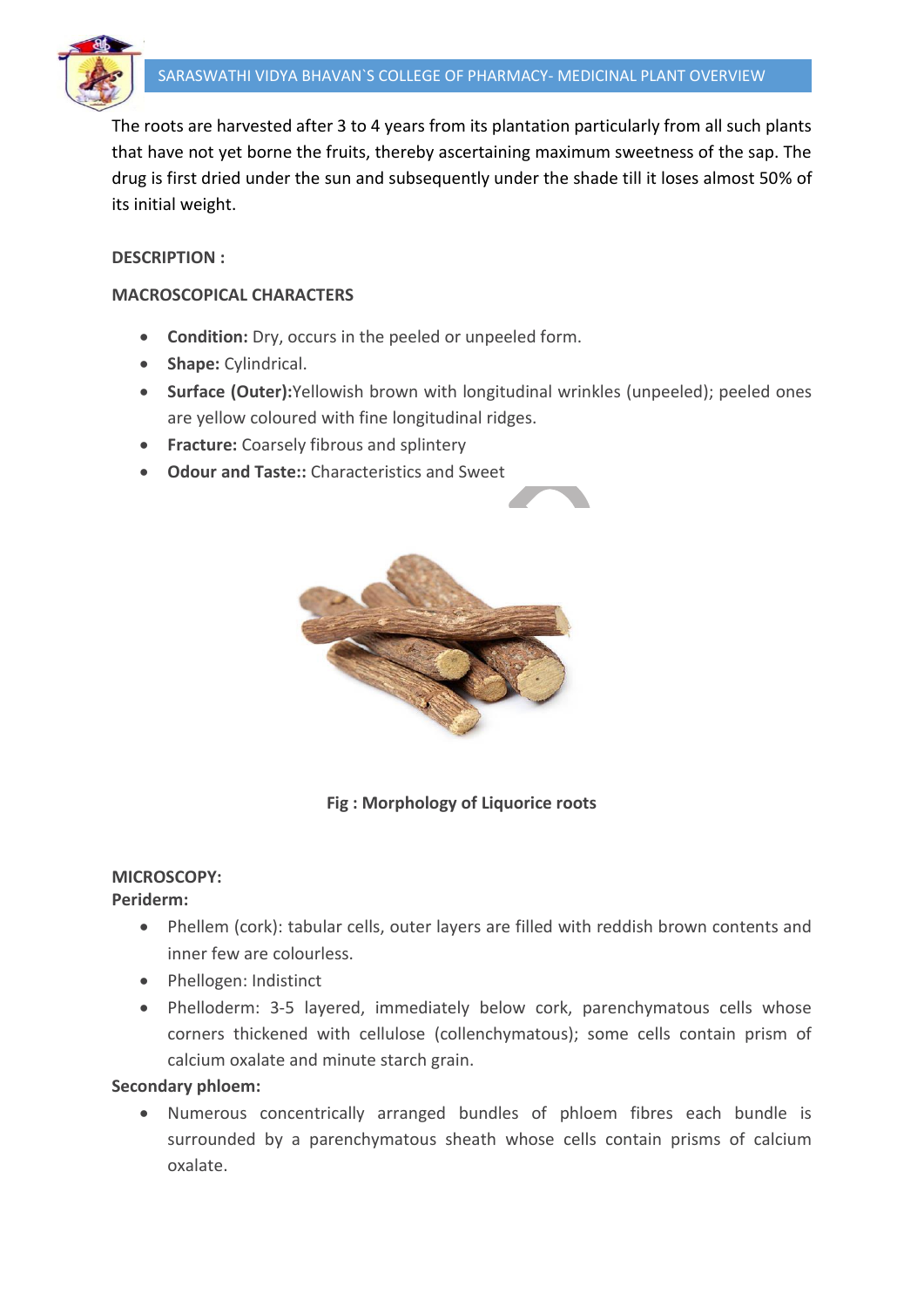

#### **Medullary rays:**

 Distinct, bi-to multiseriate, parenchymatous, in continuation with those of xylem however, the rays are narrower in the xylem region and become wider in the phloem region.

#### **Secondary xylem:**

 Xylem consists of vessel, fibres and lignified wood parenchyma.The vessels, fibres and lignified wood show scalariform and bordered pitted thickenings.

**Pith :**

 Consist of large parenchyma with intercellular spaces and contain few starch grains. Pith absent in root.



Fig. 1: T. S. of Glycyrrhiza root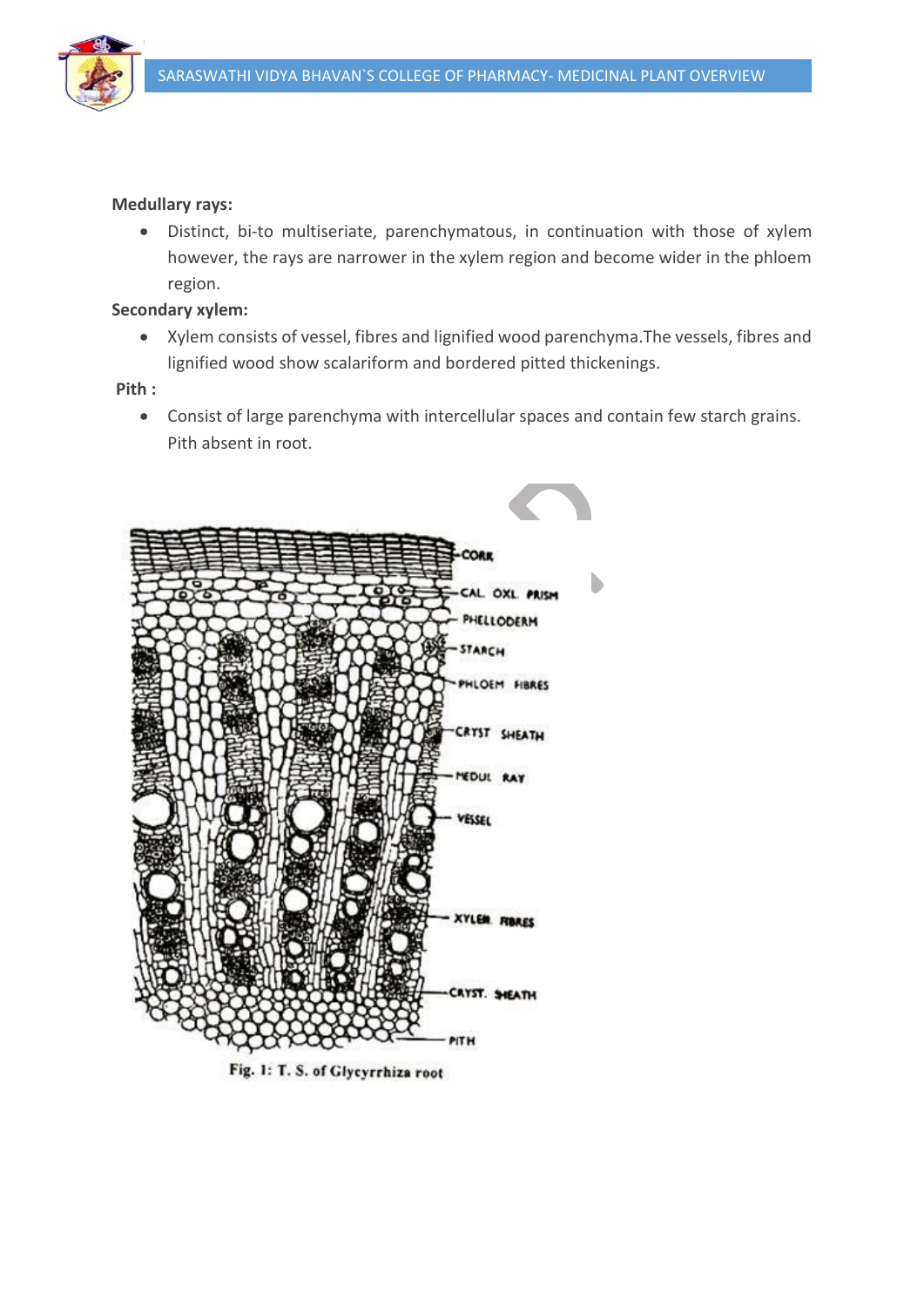



**Fig : Transverse section of Liquorice roots**

## **POWDER ANALYSIS**

- Cork Cells
- Fibres : Yellow coloured fibres, in budles of 10-15
- Calcium Oxalate : Paraenchymatous sheath containing calcium oxalate
- Wood elements : Xylem vessels with large bordered pits.





 **Cork Cells Calcium Oxalate Crystal Sheath Pitted Xylem vessels**

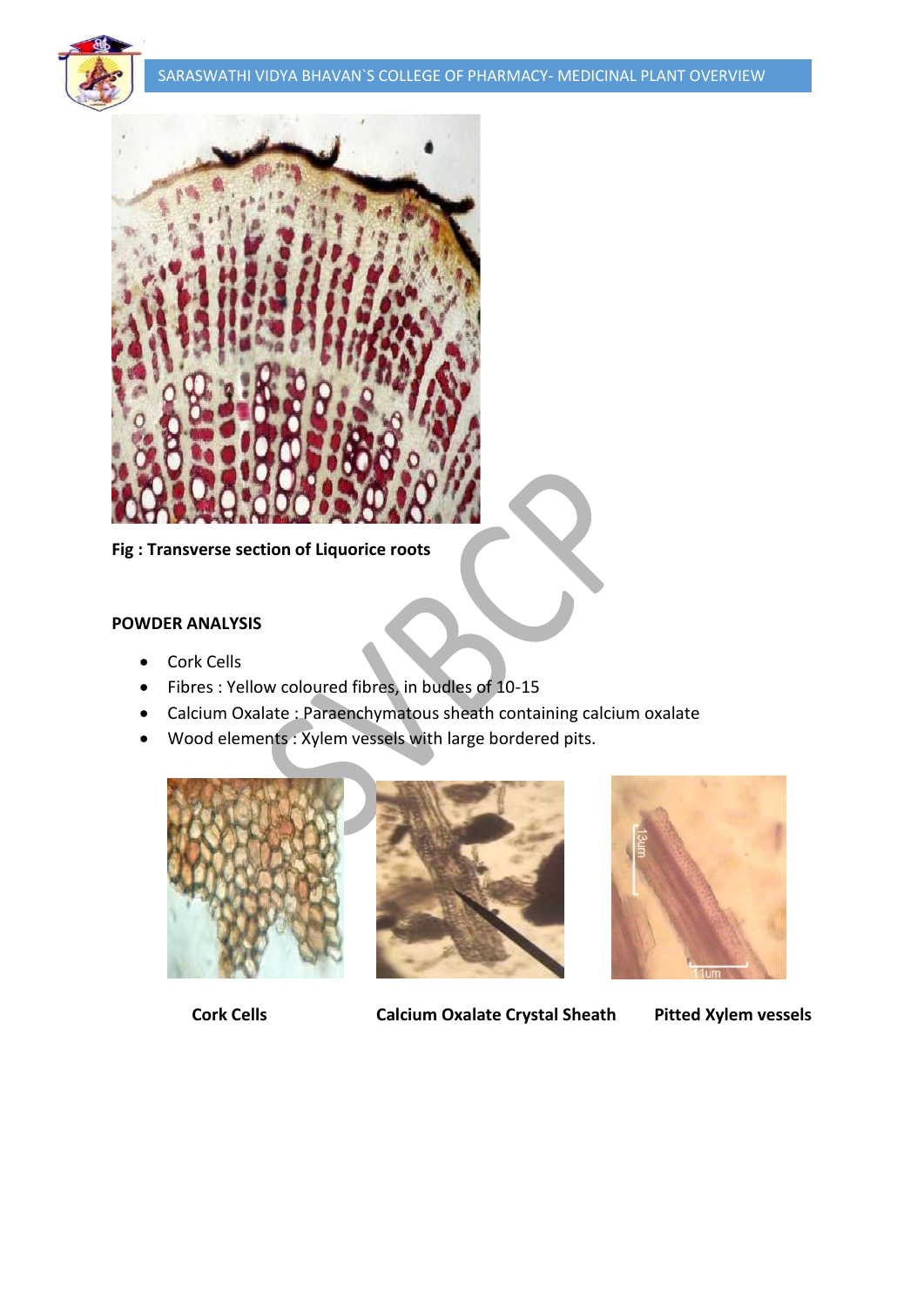

## **CHEMICAL COMPOSITION :**

- The main constituent **Glycyrrhizin** (glycyrrhizic acid; glycyrrhizinate) constitutes 10– 25% of liquorice root extract. It is a saponin compound (60 times sweeter than cane sugar) comprised of a triterpenoid aglycone b amyrin type, glycyrrhetic acid (glycyrrhetinic acid;) conjugated to a disaccharide of glucuronic acid. Glycyrrhizin and glycyrrhetic acid can exist in the 18α and 18β stereoisomer forms. . In liquorice, it occurs naturally as calcium and potassium salts
- **Coumarin derivatives** *:* umbelliferone and herniarin;
- **Flavonoid glycoside** *:* liquiritoside; isoliquiritoside, liquiritin; isoliquiritin, rhamnoliquiritin, and rhamnoisoliquiritin;
- **Asparagine;** and **about 20% of starch.**
- **Carbenoxolone**, which is an oleanane *derivative* is prepared from **glycyrrhiza** and possesses considerable **mineralocorticoid activity.**



[Glycyrrhizic Acid]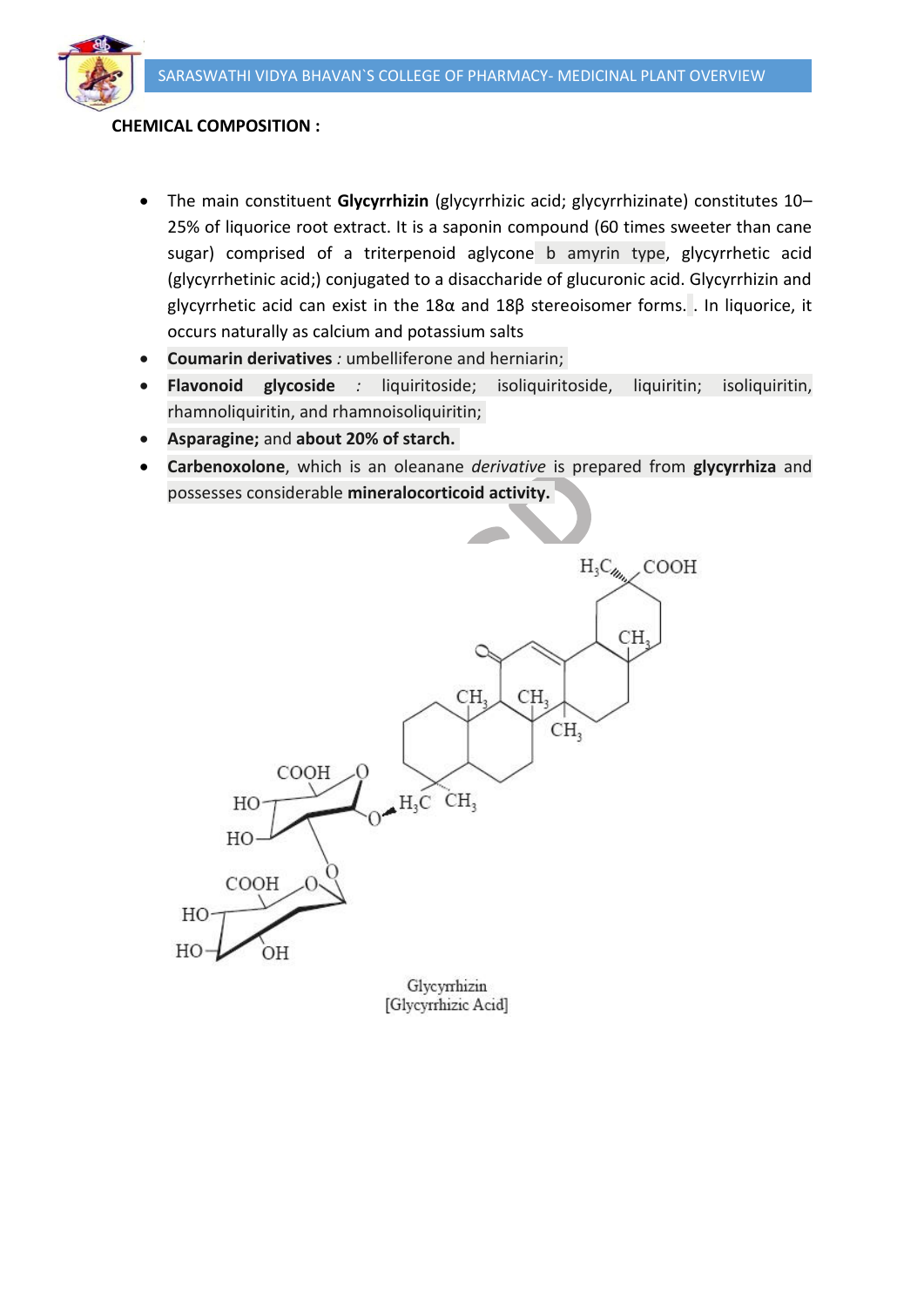

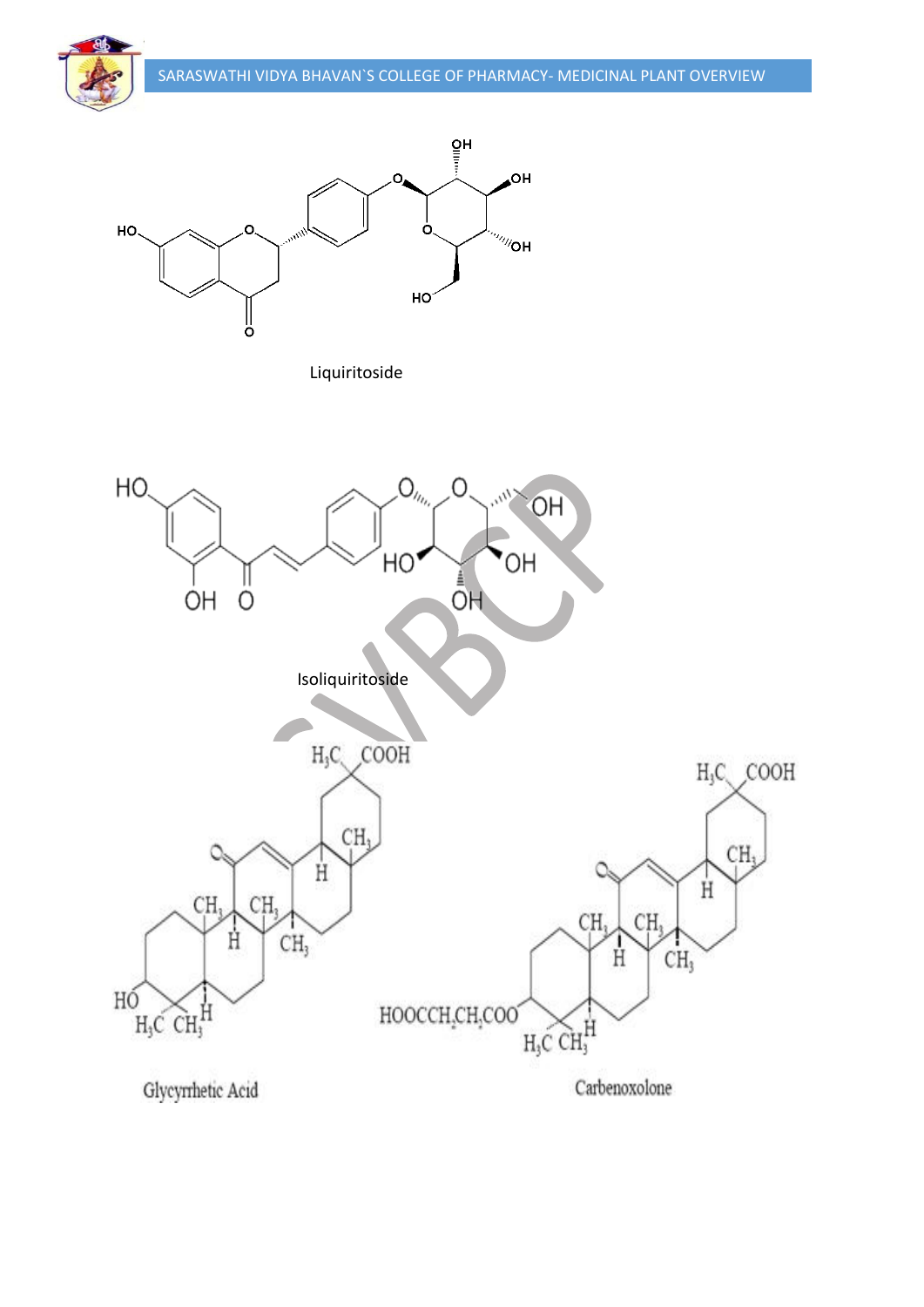

## **CHEMICAL TEST :**

- When sulphuric acid (80%) is added to a thick section of the drug or powder, it instantly produced a deep yellow colour.
- It gives positive Liebermann Burchard reaction for triterpenes (red colour) and Shinoda`s test for flavonoids

## **SUBSTITUENTS/ADULTERANTS:**

- *Glycyrrhiza uralansis,* also known as **Manchurian Liquorice**, which is pale chocholate brown in appearance having wavy medullary rays and exfoliated cork
- **Russian Liquorice** is also used as an adulterant, because the drug is purplish in appreance, has long roots.

## **THERAPEUTIC USES:**

- The presence of **glycyrrhetinic acid** exert mineralocorticoid activity and hence it is used in the treatment of inflamations, rhematoid arthritis and Addison's disease. It acts on neutrophil functions including ROS (reactive oxygen species) generation. Glycyrrhizin is considered as quenching agent of free radicals and also as blocking agent of lipid peroxidation chain reactions. Glycyrrhizin showed chemopreventive, antioxidant, and antiproliferative activity
- **Liquorice liquid extract** is used in the treatment of peptic ulcer. Carbenoxolone is useful in the treatment of alimentary tract ulcerative conditions like peptic ulcers. It is reported to inhibit two enzymes that are important in metabolism of prostaglandin, 15-hydroxyprostaglandin dehydrogenase and Δ13 prostaglandin thereby raising prostaglandin levels. Prostaglandins stimulate mucous secretion and cell proliferation. Thus, ulcer healing is promoted
- **Glycyrrhiza** has demulscent and expectorant properties
- It is used as a masking agent for bitter drugs in pharmaceutical formulations, such as: quinine, aloe, ammonium chloride etc.
- The inherent surfactant activity due to the presence of saponins helps to facilitate the absorption of poorly absorbed drugs, for instance: anthraquinone glycosides.
- **Liquorice** is an important ingredient in **'Liquorice compound powder'** wherein it augments the action of senna.
- In Europe the **glycyrrhetic acid** is employed exclusively in dermatological formulations for its remarkable antiinflammatory properties.

## **MARKETED PREPARATION**

20% Glycyrrhiza glabra extract , Himalaya`s Liquorice.